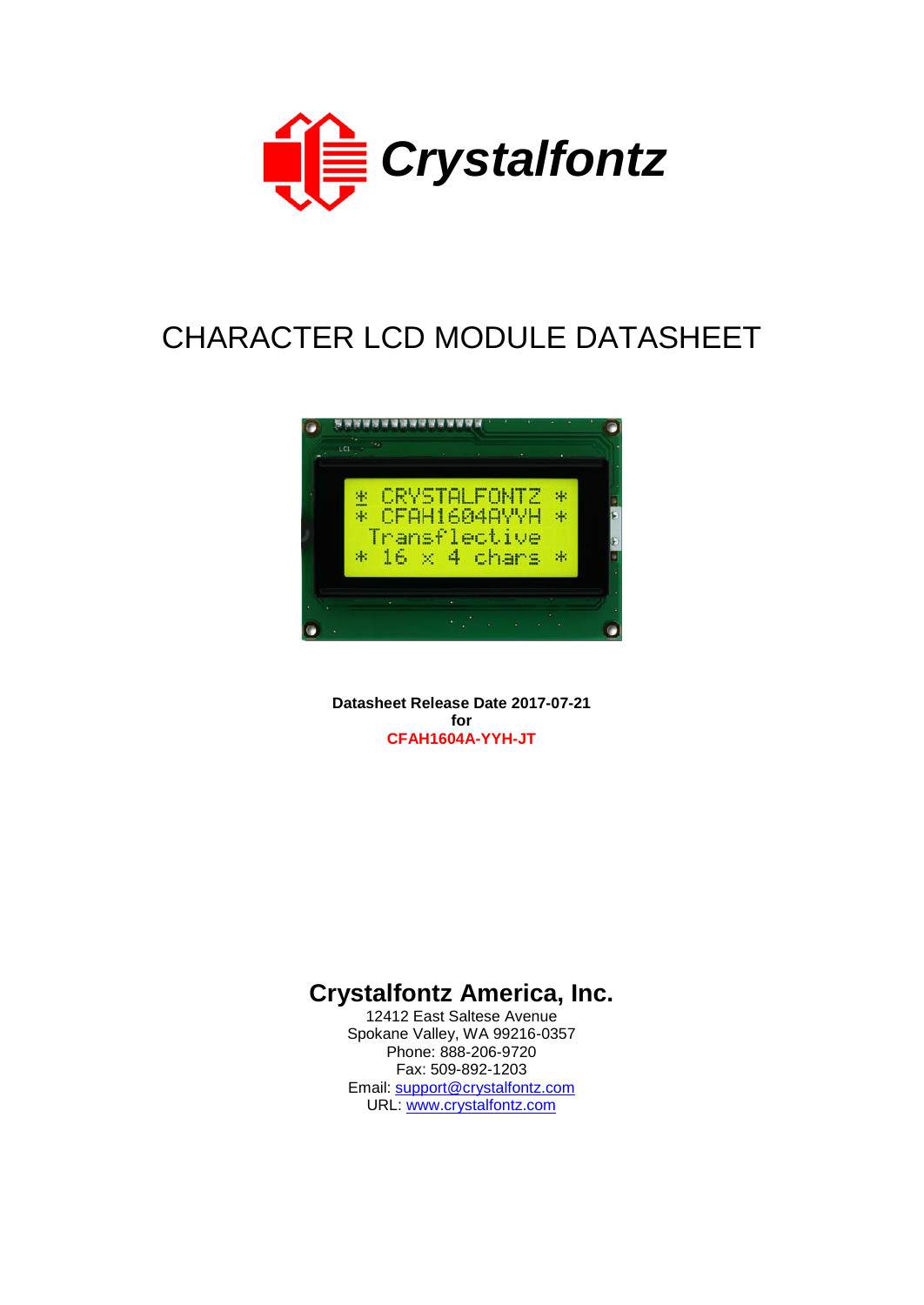

# **CONTENTS**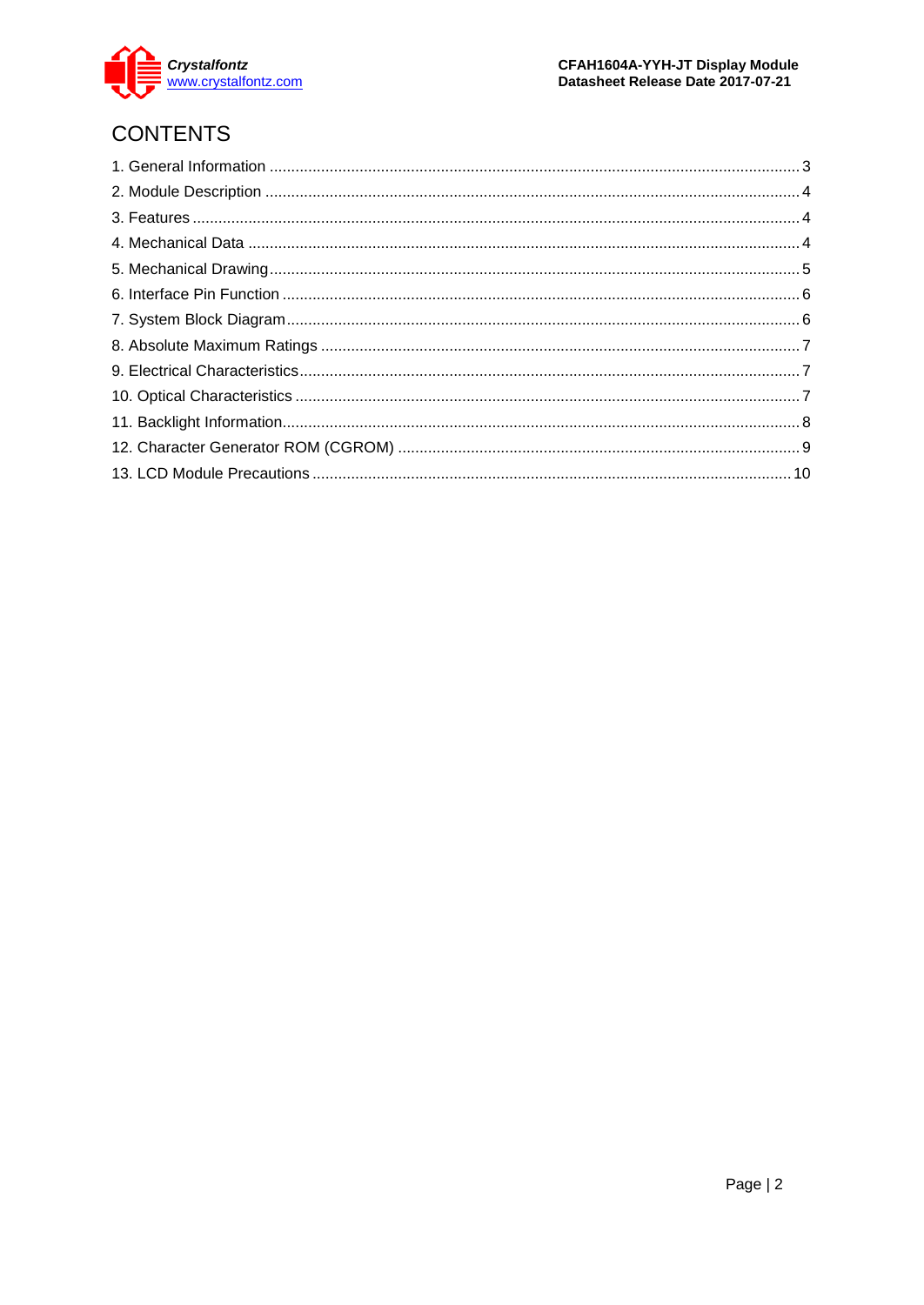

### <span id="page-2-0"></span>**1. General Information**

#### **Datasheet Revision History**

Datasheet Release: **2017-07-21**

Datasheet for the CFAH1604A-YYH-JT character LCD display module.

#### **Product Change Notifications**

You can check for or subscribe to **Part Change Notices** for this display module on our website.

#### **Variations**

Slight variations between lots are normal (e.g., contrast, color, or intensity).

#### **Volatility**

This display module has volatile memory.

#### **Disclaimer**

Certain applications using Crystalfontz America, Inc. products may involve potential risks of death, personal injury, or severe property or environmental damage ("Critical Applications"). CRYSTALFONTZ AMERICA, INC. PRODUCTS ARE NOT DESIGNED, INTENDED, AUTHORIZED, OR WARRANTED TO BE SUITABLE FOR USE IN LIFE-SUPPORT APPLICATIONS, DEVICES OR SYSTEMS OR OTHER CRITICAL APPLICATIONS. Inclusion of Crystalfontz America, Inc. products in such applications is understood to be fully at the risk of the customer. In order to minimize risks associated with customer applications, adequate design and operating safeguards should be provided by the customer to minimize inherent or procedural hazard. Please contact us if you have any questions concerning potential risk applications.

Crystalfontz America, Inc. assumes no liability for applications assistance, customer product design, software performance, or infringements of patents or services described herein. Nor does Crystalfontz America, Inc. warrant or represent that any license, either express or implied, is granted under any patent right, copyright, or other intellectual property right of Crystalfontz America, Inc. covering or relating to any combination, machine, or process in which our products or services might be or are used.

All specifications in datasheets on our website are, to the best of our knowledge, accurate but not guaranteed. Corrections to specifications are made as any inaccuracies are discovered.

Company and product names mentioned in this publication are trademarks or registered trademarks of their respective owners.

Copyright © 2017 by Crystalfontz America, Inc.,12412 East Saltese Avenue, Spokane Valley, WA 99216 U.S.A.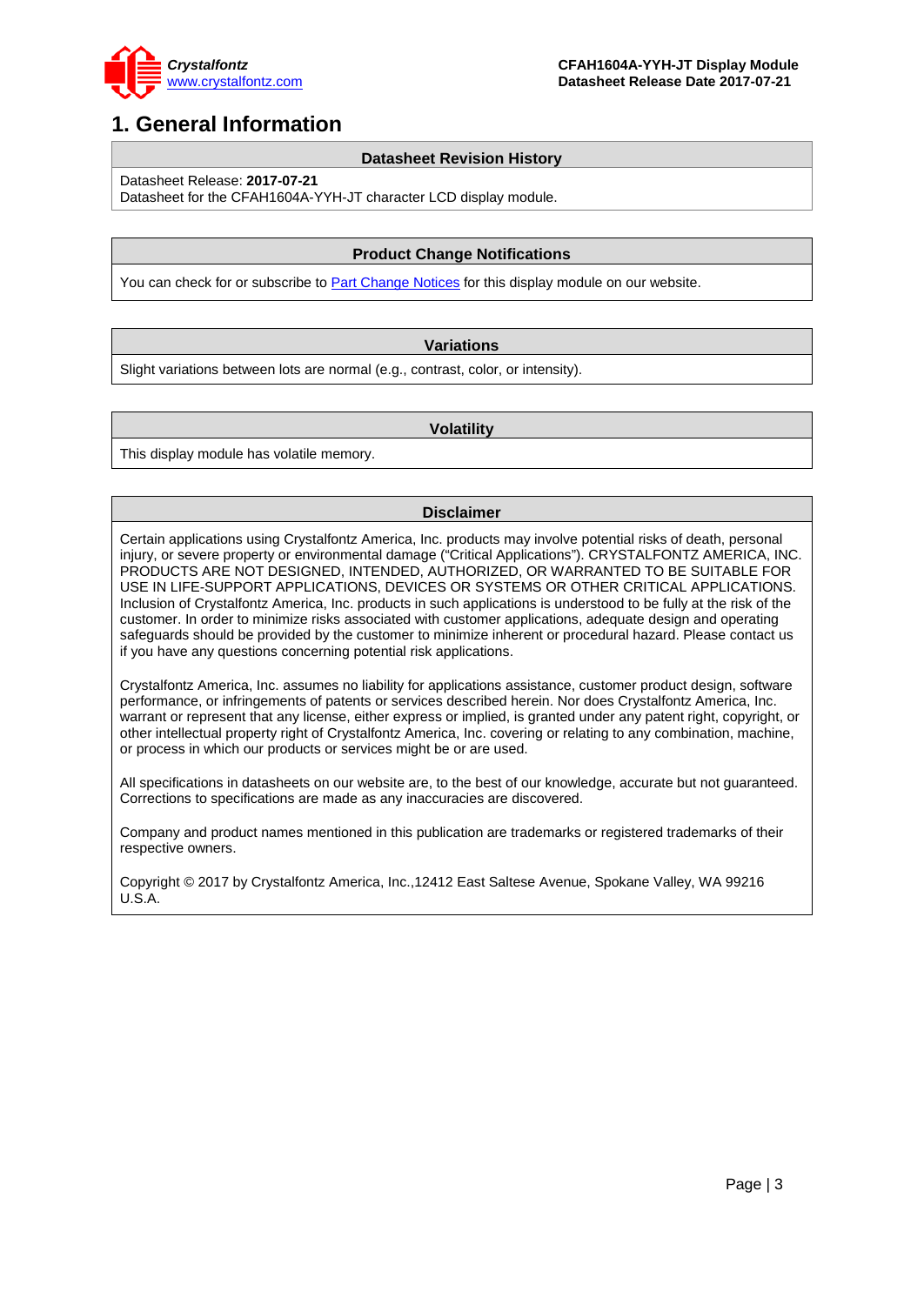

### <span id="page-3-0"></span>**2. Module Description**

This is a 16 character by 4-line LCD display with a yellow-green LED backlight. This display has a built-in Sitronix ST7066U controller. The Sitronix ST7066U built-in controller is compatible with the industry standard Hitachi HD44780 controller.

Please see [Sitronix ST7066U LCD Controller Datasheet](https://www.crystalfontz.com/controllers/Sitronix/ST7066U) for further reference.

### <span id="page-3-1"></span>**3. Features**

- Built-in Controller: ST7066U (or equivalent)
- STN Positive, Yellow-green, Transflective Mode
- +5v Power Supply
- Viewing Direction: 6 o'clock
- 1/16 Duty
- Temperature Operation: -20°C to +70°C
- Storage Operation: -30°C to +80°C
- Interface: 6800, optional SPI / I<sup>2</sup>C

### <span id="page-3-2"></span>**4. Mechanical Data**

| <b>Item</b>              | <b>Specification</b><br>(mm)   | <b>Specification</b><br>(inch, reference) |  |  |  |
|--------------------------|--------------------------------|-------------------------------------------|--|--|--|
| Overall Width and Height | 87.0 (W) x 60.0 (H) x 13.6 (D) | 3.425 (W) x 2.36 (H) x 0.535 (D)          |  |  |  |
| Viewing Area             | 62.0 (W) $\times$ 26.0 (H)     | $2.441$ (W) x 1.024 (H)                   |  |  |  |
| Active Area              | 56.2 (W) x 20.8 (H)            | $2.213$ (W) x 0.819 (H)                   |  |  |  |
| <b>Character Size</b>    | $2.95$ (W) x 4.75 (H)          | $0.116$ (W) x 0.187 (H)                   |  |  |  |
| <b>Character Pitch</b>   | $3.55$ (W) x 5.35 (H)          | $0.139$ (W) x 0.211 (H)                   |  |  |  |
| Dot Size                 | $0.55$ (W) x $0.55$ (H)        | $0.022$ (W) x $0.022$ (H)                 |  |  |  |
| Dot Pitch                | $0.60$ (W) $\times$ 0.60 (H)   | $0.024$ (W) x $0.024$ (H)                 |  |  |  |
| Weight (Typical)         | 59 grams                       | 2.081 ounces                              |  |  |  |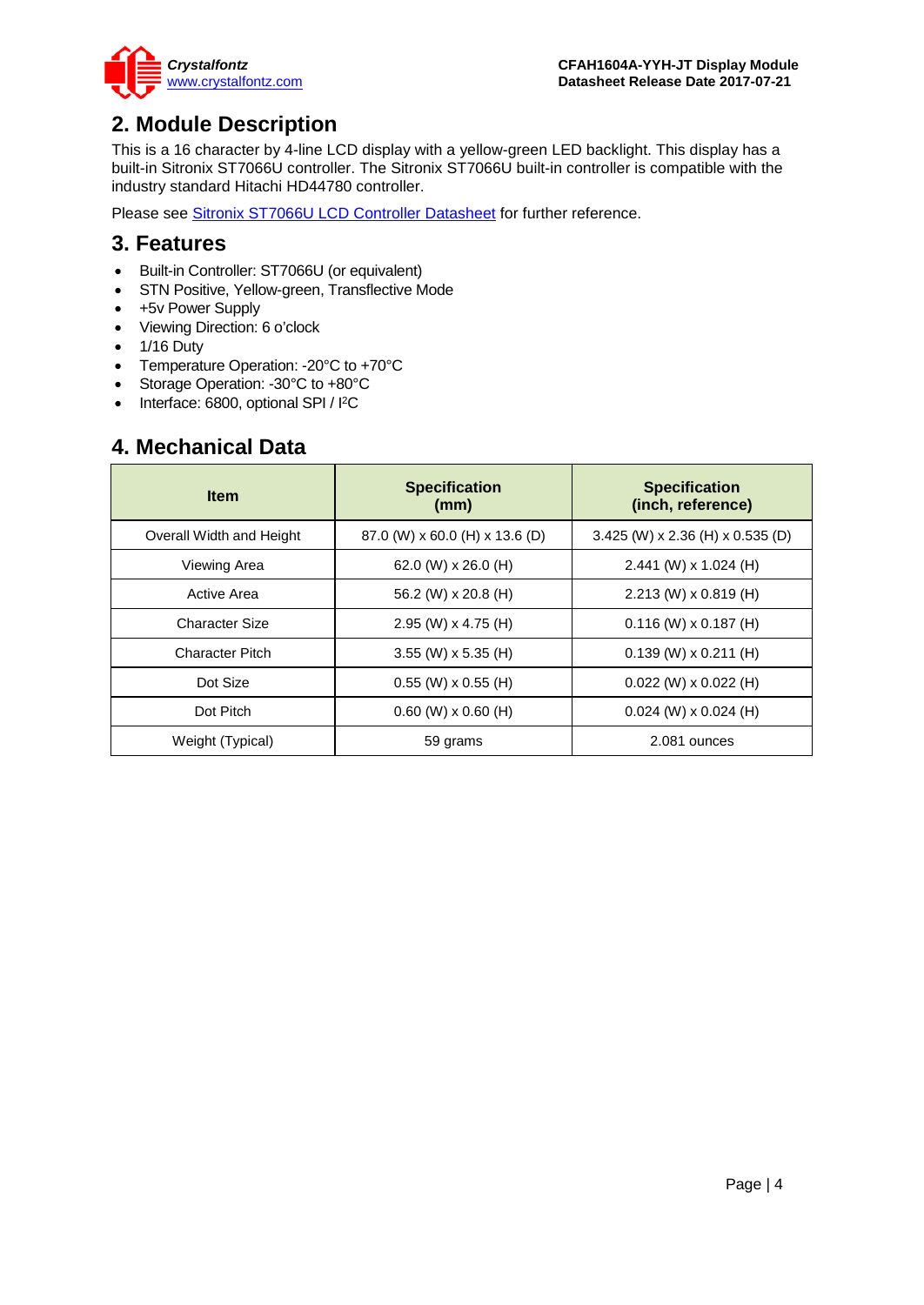

### **5. Mechanical Drawing**

<span id="page-4-0"></span>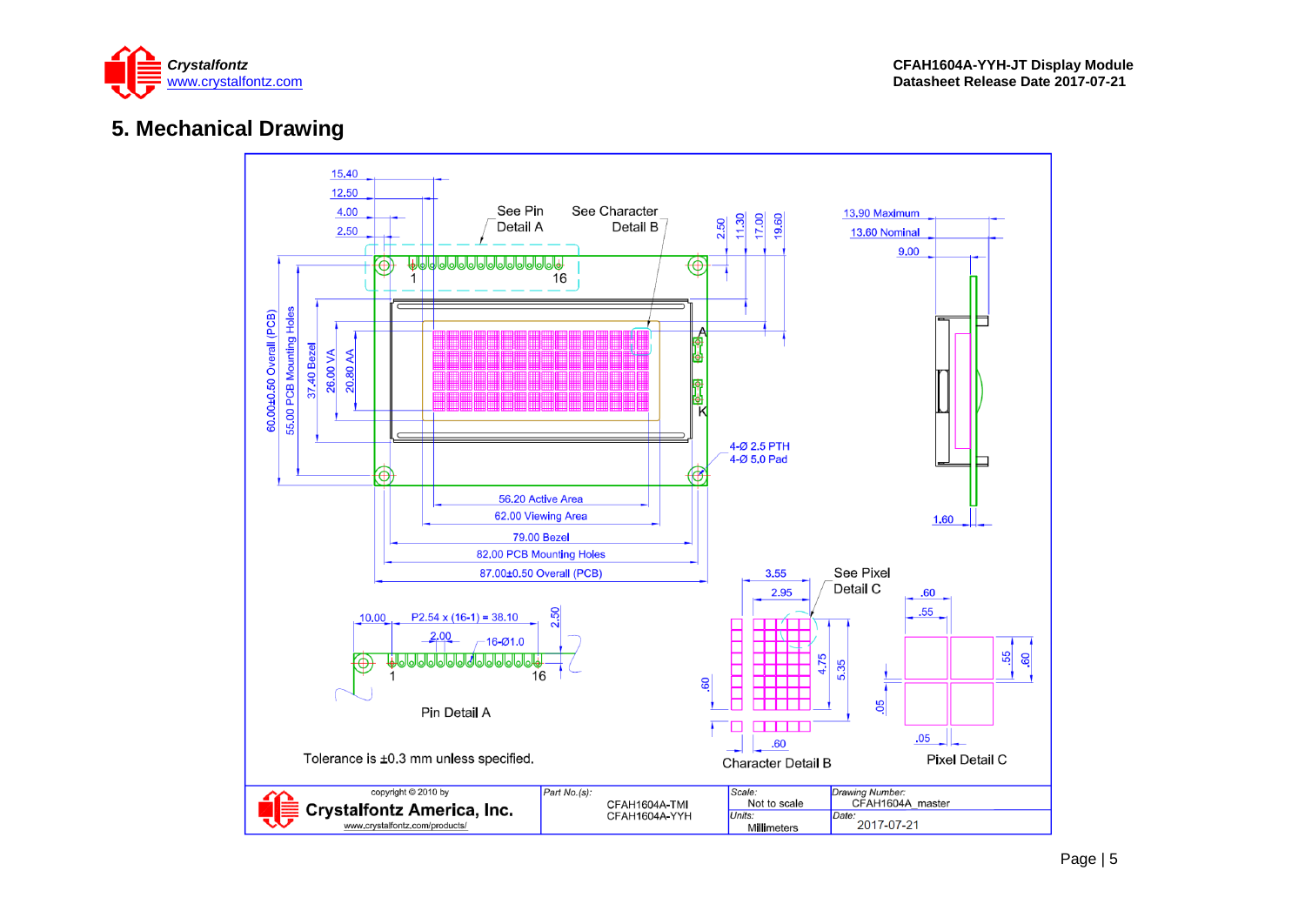

## <span id="page-5-0"></span>**6. Interface Pin Function**

| Pin No.        | <b>Symbol</b>   | Level                | <b>Function</b>                |
|----------------|-----------------|----------------------|--------------------------------|
| 1              | Vss             | 0v                   | Ground                         |
| 2              | V <sub>DD</sub> | 5.0 <sub>v</sub>     | Supply Voltage for Logic       |
| 3              | $V_{\rm O}$     | (variable)           | Supply Voltage for LCD         |
| 4              | <b>RS</b>       | H/L                  | H: Data<br>L: Instruction Code |
| 5              | R/W             | H/L                  | H: Read<br>L: Write            |
| 6              | E               | $H, H \rightarrow L$ | Chip Enable Signal             |
| $\overline{7}$ | DB <sub>0</sub> | H/L                  | Data Bus Line                  |
| 8              | DB <sub>1</sub> | H/L                  | Data Bus Line                  |
| 9              | DB <sub>2</sub> | H/L                  | Data Bus Line                  |
| 10             | DB <sub>3</sub> | H/L                  | Data Bus Line                  |
| 11             | DB4             | H/L                  | Data Bus Line                  |
| 12             | DB <sub>5</sub> | H/L                  | Data Bus Line                  |
| 13             | DB <sub>6</sub> | H/L                  | Data Bus Line                  |
| 14             | DB <sub>7</sub> | H/L                  | Data Bus Line                  |
| 15             | A               | ۰                    | Power Supply for B/L (+)       |
| 16             | K               |                      | Power Supply for B/L (-)       |

# <span id="page-5-1"></span>**7. System Block Diagram**

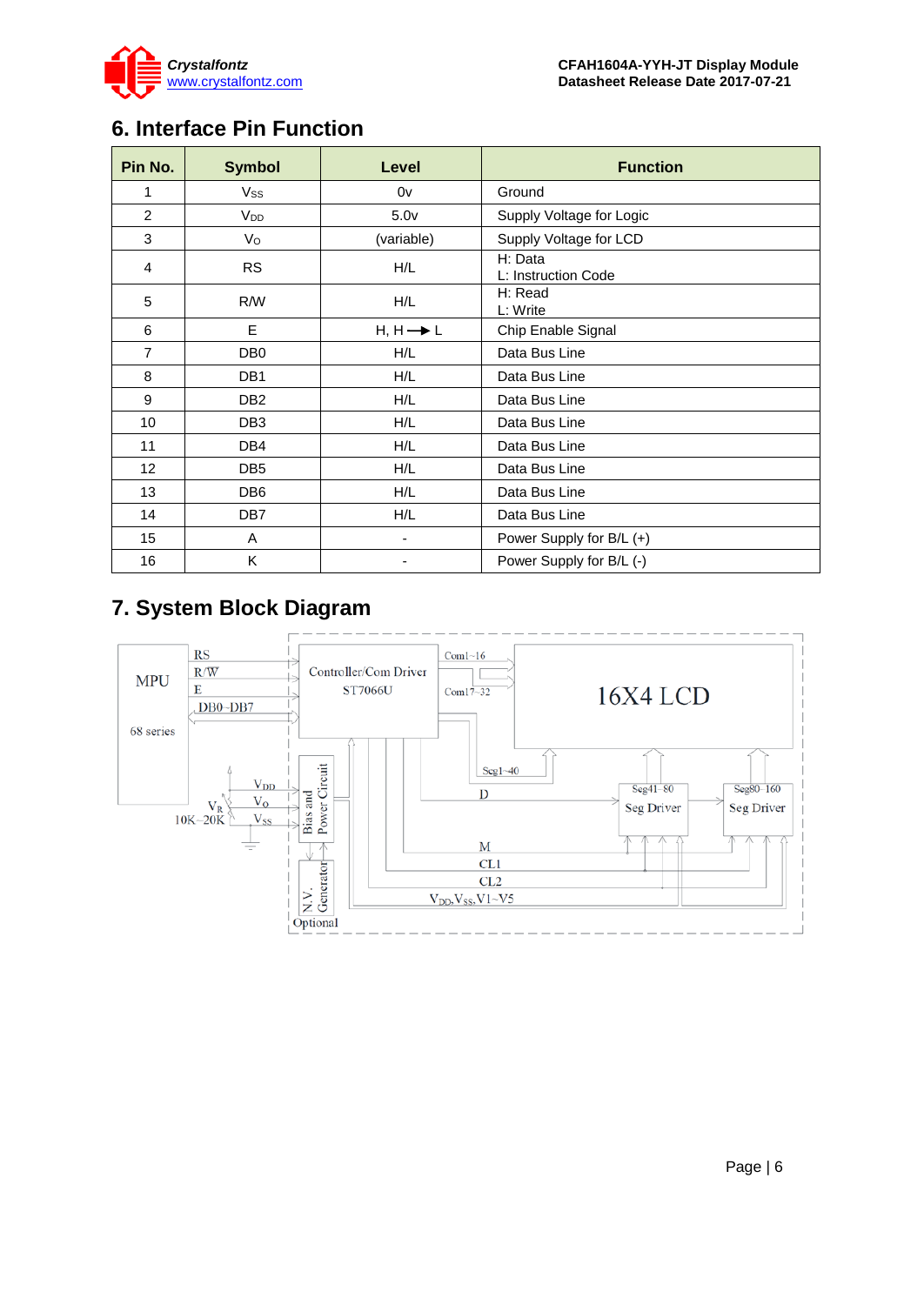

# <span id="page-6-0"></span>**8. Absolute Maximum Ratings**

| <b>Parameter</b>             | <b>Symbol</b>              | <b>Min</b> | <b>Typ</b>               | <b>Max</b>      | <b>Unit</b> | <b>Notes</b> |
|------------------------------|----------------------------|------------|--------------------------|-----------------|-------------|--------------|
| Supply Voltage for Logic     | $V_{DD} - V_{SS}$          | $-0.3$     | $\overline{\phantom{0}}$ |                 | V           | (1)(2)       |
| Supply Voltage for LCD       | $V_{DD} - V_{O}$           | $-0.3$     | $\overline{\phantom{0}}$ | 13              | V           | (1)(2)       |
| Input Voltage                | Vı                         | Vss        | -                        | V <sub>DD</sub> | V           |              |
| <b>Operating Temperature</b> | Top                        | $-20$      | -                        | $+70$           | °C          |              |
| Storage Temperature          | $\mathsf{T}_{\texttt{ST}}$ | $-30$      |                          | $+80$           | °C          |              |

*Notes:*

*(1) These are stress ratings only. Extended exposure to the absolute maximum ratings listed above may affect device reliability or cause permanent damage.* 

*(2) Functional operation should be restricted to the limits in the Electrical Characteristics table below.*

| <b>Item</b>               | <b>Symbol</b>                     | <b>Condition</b>         | <b>Min</b>          | <b>Typ</b>               | <b>Max</b>            | <b>Unit</b> |
|---------------------------|-----------------------------------|--------------------------|---------------------|--------------------------|-----------------------|-------------|
| Supply Voltage for Logic  | V <sub>DD</sub> - V <sub>SS</sub> |                          | 4.5                 | 5.0                      | 5.5                   | V           |
|                           |                                   | $Ta=20^{\circ}C$         | ٠                   | ٠                        | 5.7                   |             |
| Supply Voltage for LCD    | $V_{DD} - V_{O}$                  | $Ta = 25^{\circ}C$       | 4.2                 | 4.35                     | 4.5                   | V           |
|                           |                                   | $Ta=70^{\circ}C$         | 3.7                 |                          | ٠                     |             |
| Input High Voltage        | Vн                                | $\overline{\phantom{0}}$ | 0.7 V <sub>DD</sub> | $\overline{\phantom{0}}$ | <b>V<sub>DD</sub></b> | V           |
| Input Low Voltage         | VIL                               |                          | <b>Vss</b>          |                          | 0.6                   | $\vee$      |
| Output High Voltage       | <b>V</b> он                       | $\overline{\phantom{a}}$ | 3.9                 | $\blacksquare$           | <b>V<sub>DD</sub></b> | V           |
| <b>Output Low Voltage</b> | VOL                               | ٠                        | 0                   | $\overline{\phantom{0}}$ | 0.4                   | V           |
| <b>Supply Current</b>     | l <sub>DD</sub>                   | $V_{DD} = 5V$            | 1.0                 | 1.2                      | 1.5                   | mA          |

### <span id="page-6-1"></span>**9. Electrical Characteristics**

# <span id="page-6-2"></span>**10. Optical Characteristics**

| <b>Item</b>           | <b>Symbol</b> | <b>Condition</b> | <b>Min</b>               | <b>Typ</b> | <b>Max</b> | <b>Unit</b>          |
|-----------------------|---------------|------------------|--------------------------|------------|------------|----------------------|
|                       | θ             | CR <sub>2</sub>  | 0                        |            | 20         | $\phi = 180^\circ$   |
|                       |               | CR <sub>2</sub>  |                          |            | 40         | $\phi = 0^{\circ}$   |
| View Angle            |               | CR <sub>2</sub>  |                          |            | 30         | $\phi = 90^{\circ}$  |
|                       | A             | CR <sub>2</sub>  |                          |            | 30         | $\phi = 270^{\circ}$ |
| <b>Contrast Ratio</b> | СR            | -                | $\overline{\phantom{0}}$ | 3          |            |                      |
|                       | T rise        | ۰                | -                        | 150        | 200        | ms                   |
| Response Time         | T fall        |                  |                          | 150        | 200        | ms                   |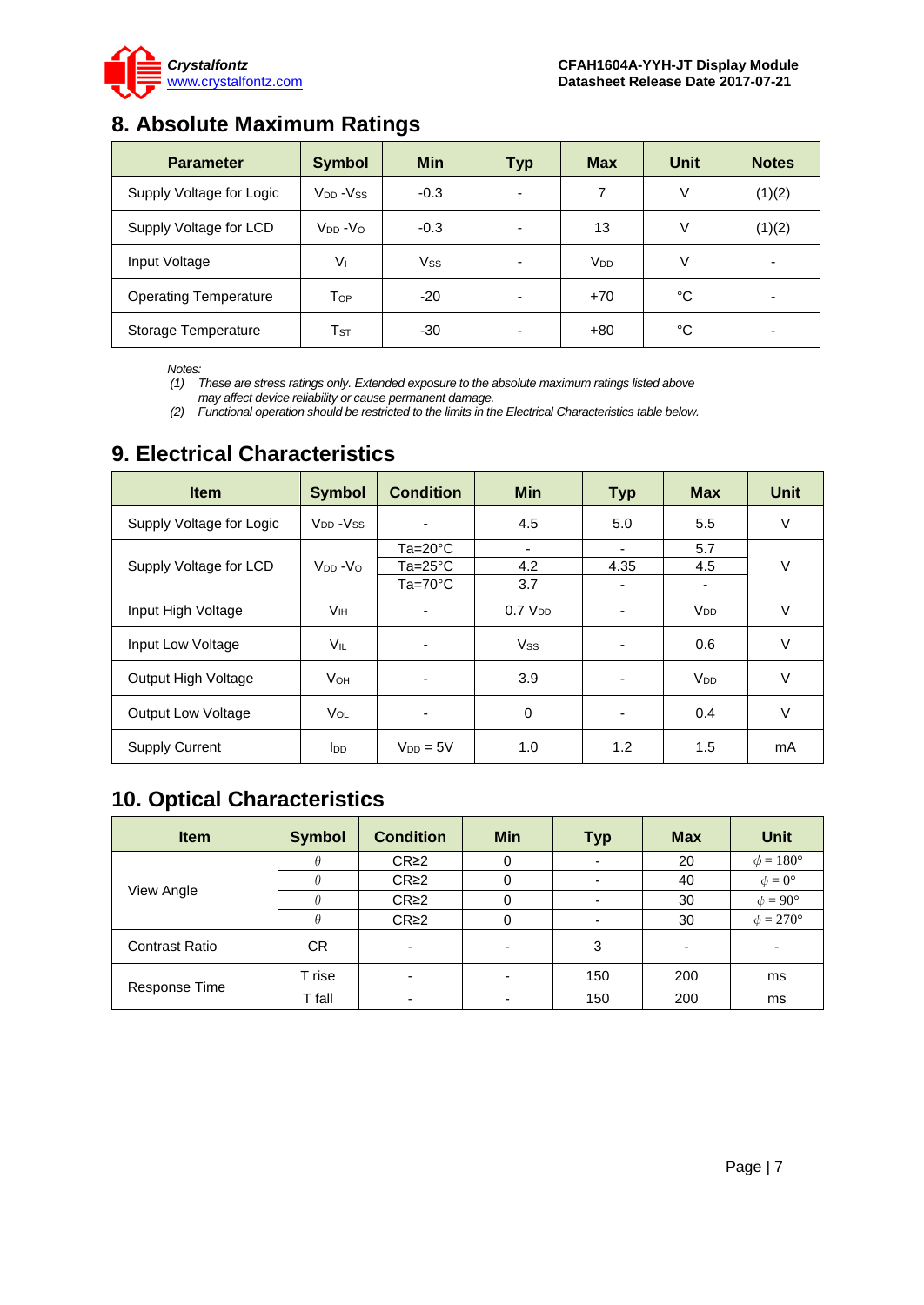

## <span id="page-7-0"></span>**11. Backlight Information**

| <b>Parameter</b>           | <b>Symbol</b>           | <b>Condition</b>                                        | <b>Min</b>                         | <b>Typ</b> | <b>Max</b> | <b>Unit</b>       | <b>Notes</b> |
|----------------------------|-------------------------|---------------------------------------------------------|------------------------------------|------------|------------|-------------------|--------------|
| <b>Supply Current</b>      | <b>ILED</b>             | $V=4.2v$                                                | 198                                | 220        | 264        | mA                | (1)(2)       |
| Supply Voltage             | $\vee$                  | $\overline{\phantom{a}}$                                | 4.2<br>4.0<br>4.4                  |            |            | $\vee$            |              |
| Reverse Voltage            | $V_{R}$                 | ۰                                                       | 8<br>٠<br>$\overline{\phantom{a}}$ |            | $\vee$     |                   |              |
| Luminance<br>(without LCD) | $\mathsf{I} \mathsf{v}$ | $II$ FD=220mA                                           | 200                                | 240        |            | cd/m <sup>2</sup> |              |
| Wave Length                | λp                      | $h = 220mA$                                             | 568                                | 570        | 574        | nm                |              |
| <b>LED Lifetime</b><br>۰   |                         | $I_{LED}$ $\leq$ 220mA<br>$25^{\circ}$ C, 50-<br>60% RH | $\blacksquare$                     | 100K       | ٠          | <b>Hrs</b>        | (1)(2)       |
| Color                      | Yellow-green            |                                                         |                                    |            |            |                   |              |

*Notes:* 

*(1) Supply current minimum value is only for reference since the LED brightness efficiency keeps enhancing.* 

*Current consumption becomes less and less to achieve the same luminance.* 

*(2) Lifetime is defined as the amount of time when the luminance has decayed to <50% of the initial value (100K hours is an estimate for reference only).*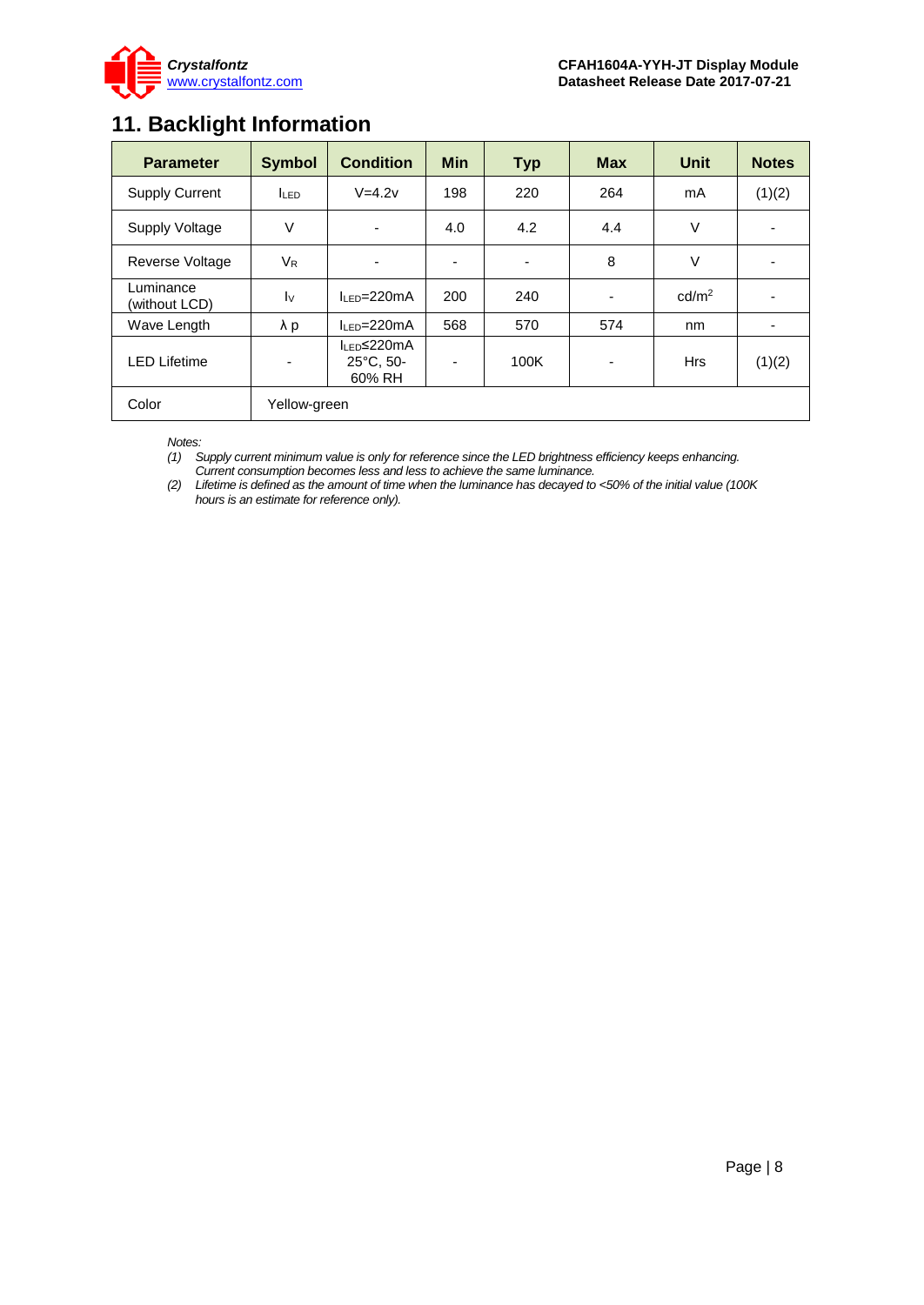

# <span id="page-8-0"></span>**12. Character Generator ROM (CGROM)**

| Upper<br>4 bit<br>Lower<br>4 bit |                         |                                                               |                                                          |                                                                                          |                                                                       |                                                                                                               |                                                                                                              | LLLL  LLLH  LLHL  LLHH  LHLL  LHLH  LHHL  LHHH HLLL  HLLH  HLHL  HLHH HHLL  HHLH HHHL  HHHH |                                                                                                                                                                                                                                                                                                                                      |                                                        |                                   |                                                                |                                                                                                                                                                                                                                                                                                                                                                                                                                                 |                                                                                                                                                                                                                                        |
|----------------------------------|-------------------------|---------------------------------------------------------------|----------------------------------------------------------|------------------------------------------------------------------------------------------|-----------------------------------------------------------------------|---------------------------------------------------------------------------------------------------------------|--------------------------------------------------------------------------------------------------------------|---------------------------------------------------------------------------------------------|--------------------------------------------------------------------------------------------------------------------------------------------------------------------------------------------------------------------------------------------------------------------------------------------------------------------------------------|--------------------------------------------------------|-----------------------------------|----------------------------------------------------------------|-------------------------------------------------------------------------------------------------------------------------------------------------------------------------------------------------------------------------------------------------------------------------------------------------------------------------------------------------------------------------------------------------------------------------------------------------|----------------------------------------------------------------------------------------------------------------------------------------------------------------------------------------------------------------------------------------|
| <b>LLLL</b>                      | CG<br><b>RAM</b><br>(1) |                                                               | 白色石<br>i<br>Ba                                           |                                                                                          | ಕಾರಿ ಕಾರಂ ಕಾರಂ ಕಾ<br>ಕಾರಂ ಕಾರಂ ಕಾರಂ<br>ಕಾರಂ ಕಾರಂ ಕಾರಂ<br>ಕಾರಂ ಕಾರಂ    | $\mathbf{r}$                                                                                                  | 動動動動<br>n<br>A B<br>A B B B B<br>嚸                                                                           |                                                                                             |                                                                                                                                                                                                                                                                                                                                      | 动物动物的                                                  | asas<br>Pana<br>۰.<br>55          | 动物物<br><b>DO 10</b><br>a a a                                   | もっち おおもの<br>  ちゅうち おものの<br>  ちゅうち おちの                                                                                                                                                                                                                                                                                                                                                                                                           |                                                                                                                                                                                                                                        |
| LLLH                             | (2)                     | <b>SAGE</b><br>動                                              | a<br>Baasaas<br>B                                        | <b>CONGERICATION</b><br>CONGERICATION<br>CONGERICATION                                   | an a<br>a a a<br>a aaa                                                | 电电极                                                                                                           | 動物<br>ъš<br>ъ.<br>医血管壁                                                                                       |                                                                                             | ana.<br>Baa                                                                                                                                                                                                                                                                                                                          | ಖಾಖ<br>ಎಂಬಾಖ್<br>ನ                                     | ъ<br>a<br>anana<br>a a            | 嚸<br>×.<br>×.<br>i<br>Baang                                    | . .<br>$\begin{bmatrix} 0 & 0 & 0 \\ 0 & 0 & 0 \\ 0 & 0 & 0 \\ 0 & 0 & 0 \\ 0 & 0 & 0 \\ \end{bmatrix} \begin{bmatrix} 0 \\ 0 \\ 0 \\ 0 \\ 0 \\ 0 \\ \end{bmatrix}$                                                                                                                                                                                                                                                                             | ina an<br>Banais                                                                                                                                                                                                                       |
| LLHL                             | (3)                     | ana<br>S                                                      |                                                          |                                                                                          |                                                                       | いちも もちもち もち もち もち ちょうしょう ちょうしょう しょうしょう しょうしょう しょうしょう しょうしゃ しょうしゃ しょうしゃ しょうしゃ しょうしゃ しょうしゃ しょうしゃ しょうしゃ<br>e a a | di di di                                                                                                     |                                                                                             | as<br>Ba                                                                                                                                                                                                                                                                                                                             | ъ<br>a aaaaa<br>a                                      | 明明期<br>a<br>aaaaa                 | ÷.<br>п.                                                       | in a a                                                                                                                                                                                                                                                                                                                                                                                                                                          | 55 S                                                                                                                                                                                                                                   |
| <b>LLHH</b>                      | (4)                     | ಂ<br>ಶಿಕ್ಷಾಪ್ರಶ<br>ಶಿಕ್ಷಾಪ್ರಶ<br>Ĩ.                           | <b>あきききき</b><br>۰.<br>÷<br><b>BBB</b>                    | $\frac{1}{\sqrt{2\pi}}$<br>aa"<br>aaaaa<br>.<br>Baa <sup>a</sup>                         | 5555<br>e<br>asa<br>ala<br>动物动物                                       | 555<br>U,<br>ももも、                                                                                             | 555<br><b>B</b> B B<br>U,<br>5555                                                                            |                                                                                             | l<br>ass                                                                                                                                                                                                                                                                                                                             | F<br>asa<br>Caran<br>Cara<br>$\mathbf{s}^{\mathbf{u}}$ | 表記号<br>a<br>Basa<br>B             | 動動動                                                            |                                                                                                                                                                                                                                                                                                                                                                                                                                                 | ,<br>.<br>le.                                                                                                                                                                                                                          |
| LHLL                             | (5)                     | 5555<br>動<br>ğu.<br>13 TO                                     |                                                          | ್ ಪ್ರಮಾಣ<br>ಕಾಲಕ್ಷತ್ ಪ್ರಮಾಣ<br>ಕಾಲಕ್ಷತ್ ಪ್ರಮಾಣ<br>ಕಾಲಕ್ಷತ್ ಪ್ರಮಾಣ                        | a<br>Baasaasaa                                                        | ್ದ ಕಾಂಗ್ರ<br>ಕಾಂಗ್ರೆ ಕಾಂಗ್ರೆ<br>ಕಾಂಗ್ರೆಗಳೂ                                                                    | asa<br>Sa                                                                                                    |                                                                                             | $\mathbf{e}_\mathbf{e}$                                                                                                                                                                                                                                                                                                              | 55555<br>a an<br>assas                                 | aaaaaa<br>a                       | ಲ<br>ಕಾಶ ಕಾಶ ಕಾಶ ಕಾಶ ಕಾಶ<br>ಕಾಶ ಕಾಶ ಕಾಶ ಕಾಶ<br>ಕಾಶ ಕಾಶ ಕಾಶ ಕಾಶ |                                                                                                                                                                                                                                                                                                                                                                                                                                                 | 動物動                                                                                                                                                                                                                                    |
| <b>LHLH</b>                      | (6)                     | a.<br>$\blacksquare$<br>÷<br>a,<br>$\alpha$ is<br>ъ.          |                                                          | ್ ಕಾಂಪ್ ಮಾಡಿದರ ಪ್ರಮಾಣ<br>ಕಾಂಪ್ರಮಾಣ ಮಾಡಿದರ<br>ಕಾಂಪ್ರಮಾಣ ಮಾಡಿದರ<br>ಕಾಂಪ್ರಮಾಣ ಮಾಡಿದರ ಪ್ರಮಾಣ |                                                                       | きゅう きょうきょう きょうきょう しょうきょう しょうかい あいしゃ あいしゃ あいしゃ しょうかい しょうしゃ しゅうしゃ<br>asta<br>Basas                              | aaaa<br>a<br>-<br>88888                                                                                      |                                                                                             | 꾧                                                                                                                                                                                                                                                                                                                                    |                                                        |                                   | a<br>a<br>aaaaaa<br>a                                          | - 1975年<br>- 1975年<br>- 1975年 - 1975年                                                                                                                                                                                                                                                                                                                                                                                                           | <b>D</b> D<br>ansa<br>Ba                                                                                                                                                                                                               |
| <b>LHHL</b>                      | (7)                     | ъ.<br>雹<br>s.<br>g,<br>ъъ <sup>,</sup><br>٠a                  | <b>Ballie</b><br>anna.<br>B<br><b>BBB</b>                |                                                                                          | ಕಾರಿಗಳು ಕಾರ್ಯಕ್ಷ<br>ಕಾರಿಗಳು ಕಾರ್ಯಕ್ಷ<br>ಕಾರಿಗಳು ಕಾರ್ಯಕ್ಷ<br>ಕಾರಿ ಕಾರಿ | $\overline{\mathbf{w}}_{\mathbf{q}}$                                                                          | in in it                                                                                                     |                                                                                             | asasa<br>Panang<br>$\mathbf{s}^{\frac{1}{2}}$                                                                                                                                                                                                                                                                                        | a<br>Panana<br>Panana<br>b,<br>$\mathbf{r}$            |                                   |                                                                |                                                                                                                                                                                                                                                                                                                                                                                                                                                 | <b>Bases</b>                                                                                                                                                                                                                           |
| LHHH                             | (8)                     | a a                                                           | ----<br>u,<br>v.<br>an a                                 | <b>BBB</b><br>ara a a<br>Araba<br>Araba<br>99999<br>555                                  | a<br>aaa<br>aaaaaa                                                    | asan<br>asang<br>asan                                                                                         | ъ<br>U,<br>a a a<br>.<br>""                                                                                  |                                                                                             | 1955)<br>8<br>$\begin{array}{c} \mathbf{r} \\ \mathbf{r} \end{array}$                                                                                                                                                                                                                                                                | a agus<br>Sagan<br>Sagan                               |                                   | 999                                                            | ್ಲೋ<br>ಅನ್ನ ಪ್ರಶಸ್ತಿ<br>ಅನ್ನ ಪ್ರಶಸ್ತಿ                                                                                                                                                                                                                                                                                                                                                                                                           | e gelege<br>Store<br>S<br>lea                                                                                                                                                                                                          |
| <b>HLLL</b>                      | (1)                     | $\overline{\bullet}$<br>aas<br>a                              |                                                          | <b>CROCE DE</b><br>CROCESSE DE<br>CROCESSE DE<br>CROCESSE DE<br>CROCESSE                 | i<br>Cara<br>Cara                                                     | aaaaaa<br>aaaaaaa<br>$\mathbf{u}$ .<br>1000                                                                   | ×.<br>動<br>$\mathbf{e}_\mathrm{a}$<br>ъ,                                                                     |                                                                                             | e.<br>a<br>aaaa                                                                                                                                                                                                                                                                                                                      | asan<br>Caracter<br>Caracter<br>٠.                     | ತ ಕಾಶ್ಮಾನ<br>ಕಾಶ್ಮಾನಕ<br>ಕಾಶ್ಮಾನಕ | あきある こうしゃ あいこうしゃ                                               | $\begin{bmatrix} \mathbf{r}^{\mathbf{u}} \\ \mathbf{r}^{\mathbf{u}} \\ \mathbf{r}^{\mathbf{u}} \\ \mathbf{r}^{\mathbf{u}} \\ \mathbf{r}^{\mathbf{u}} \\ \mathbf{r}^{\mathbf{u}} \\ \mathbf{r}^{\mathbf{u}} \\ \mathbf{r}^{\mathbf{u}} \\ \mathbf{r}^{\mathbf{u}} \\ \mathbf{r}^{\mathbf{u}} \\ \mathbf{r}^{\mathbf{u}} \\ \mathbf{r}^{\mathbf{u}} \\ \mathbf{r}^{\mathbf{u}} \\ \mathbf{r}^{\mathbf{u}} \\ \mathbf{r}^{\mathbf{u}} \\ \mathbf{$ | .<br>ing a<br>ູອ່                                                                                                                                                                                                                      |
| <b>HLLH</b>                      | (2)                     | $\overline{\bullet}_a$<br>and of<br>$\mathbf{s}^{\mathbf{u}}$ | 动物物<br>n ang<br>$\overline{\mathbf{a}}$                  | <b>电影电影电影的</b>                                                                           | asa<br>a<br>asa                                                       | ъ<br><b>电电电电阻</b><br>电电电电                                                                                     | 톱<br>动物物物<br>動動動                                                                                             |                                                                                             | $\begin{bmatrix} 0 & 0 & 0 \\ 0 & 0 & 0 & 0 \\ 0 & 0 & 0 & 0 \\ 0 & 0 & 0 & 0 \\ 0 & 0 & 0 & 0 \\ 0 & 0 & 0 & 0 \\ 0 & 0 & 0 & 0 \\ 0 & 0 & 0 & 0 \\ 0 & 0 & 0 & 0 \\ 0 & 0 & 0 & 0 \\ 0 & 0 & 0 & 0 \\ 0 & 0 & 0 & 0 \\ 0 & 0 & 0 & 0 & 0 \\ 0 & 0 & 0 & 0 & 0 \\ 0 & 0 & 0 & 0 & 0 \\ 0 & 0 & 0 & 0 & 0 \\ 0 & 0 & 0 & 0 & $<br>風歌 | a<br>Banan<br>Banan                                    | a<br>  aaaaa <br>                 | e ee ee<br>Ee ee ee ee<br>Ee ee ee                             | ≂⇒ §                                                                                                                                                                                                                                                                                                                                                                                                                                            | <b>BBB</b>                                                                                                                                                                                                                             |
| HLHL                             | (3)                     | a angla<br>Angla<br>ъ.                                        | a a<br>аg<br>Ба                                          |                                                                                          | ್ ಕಾರಂಶ ಕಾರಂಭ<br>ಕಾರಂಶ ಕಾರಂಭ<br>ಕಾರಂಭ ಕಾರಂಭ<br>a<br>Baasa             | Đ<br>aaaa<br>a<br>a<br>Ba                                                                                     | aaaaa<br>u,<br>as<br>Baana                                                                                   |                                                                                             |                                                                                                                                                                                                                                                                                                                                      | asses<br>Bease asses<br>Bease asses                    | <b>BBBB</b>                       | asaas<br>a<br>a<br>u,                                          | $\blacksquare$<br><b>Property</b>                                                                                                                                                                                                                                                                                                                                                                                                               | anges<br>Pages<br>Pages                                                                                                                                                                                                                |
| <b>HLHH</b>                      | (4)                     | i<br>Banan<br>Banan                                           | Цì,<br>ិដ្ឋិ<br>ធ                                        | ъ.<br>ananan<br>$\mathbf{r}$<br>$\mathbf{e}^{(n)}$                                       | es<br>See<br>See                                                      | <b>BBBBBB</b><br>B<br>- B<br>$\blacksquare$<br>$\mathbf{r}$<br>$\mathbf{w}_{_{\mathrm{B}}}$                   | 勵<br>$\frac{m}{\omega}$<br>$\begin{array}{c} \mathbf{e}^{\mathbf{e}} \\ \mathbf{e}^{\mathbf{e}} \end{array}$ |                                                                                             | きゅうきょう きょうしょう きょうしょう きょうしょう きょうしょう きょうしょう きょうしょう きょうしょう                                                                                                                                                                                                                                                                              | $\mathbf{s}^{\mathbf{s}}$                              |                                   | O<br>CONSOR CONSOR<br>CONSOR CONSOR<br>CONSOR CONSOR           | e e                                                                                                                                                                                                                                                                                                                                                                                                                                             |                                                                                                                                                                                                                                        |
| <b>HHLL</b>                      | (5)                     | 학                                                             | $\blacksquare$<br>$\mathbf{e}_{\mathbf{e}_{\mathbf{q}}}$ | 200000                                                                                   | e e e<br>angan.                                                       | <b>医胃胃胃胃胃</b>                                                                                                 | 199999                                                                                                       |                                                                                             |                                                                                                                                                                                                                                                                                                                                      | 動物<br>- そのもの こころ<br>そのもの ちゅうち<br>そのち ちゅうち              |                                   |                                                                |                                                                                                                                                                                                                                                                                                                                                                                                                                                 | ಿ ಕಾಲ್ವಾನ್ ಮತ್ತು ಮಾಡಲಾಗಿದ್ದಾರೆ.<br>ಕಾಲ್ವಾನ್ ಕಾಲ್ವಾನ್ ಮತ್ತು ಮಾಡಲಾಗಿದ್ದಾರೆ.<br>ಕಾಲ್ವಾನ್ ಕಾಲ್ವಾನ್ ಮತ್ತು ಮತ್ತು ಮತ್ತು ಮತ್ತು ಮತ್ತು ಮತ್ತು ಮತ್ತು ಮತ್ತು ಮತ್ತು ಮತ್ತು ಮತ್ತು ಮತ್ತು ಮತ್ತು ಮತ್ತು ಮತ್ತು ಮ<br>ಹಾಗೂ ಮತ್ತು ಮತ್ತು ಮತ್ತು ಮತ್ತು ಮತ್ತು ಮತ್ತು |
| <b>HHLH</b>                      | (6)                     | .                                                             |                                                          | 医腹股沟的                                                                                    | <b>のあきものです</b><br>ありある<br>わり                                          | 9999                                                                                                          |                                                                                                              |                                                                                             | 物物物<br>55556                                                                                                                                                                                                                                                                                                                         |                                                        |                                   | 5 S S                                                          |                                                                                                                                                                                                                                                                                                                                                                                                                                                 | Ð<br>.                                                                                                                                                                                                                                 |
| <b>HHHL</b>                      | (7)                     | à.                                                            |                                                          |                                                                                          |                                                                       | anaan<br>B<br>医医院                                                                                             |                                                                                                              |                                                                                             | aaat<br><b>.</b><br>的复数歌                                                                                                                                                                                                                                                                                                             | aan<br>C<br>s<br>动物物                                   | きゅうしょう ちょうしょう しょうしょう              |                                                                | 45 M. 45                                                                                                                                                                                                                                                                                                                                                                                                                                        |                                                                                                                                                                                                                                        |
| <b>HHHH</b>                      | (8)                     |                                                               |                                                          | ちちちら<br>动动物                                                                              |                                                                       |                                                                                                               |                                                                                                              |                                                                                             | ŧ<br>e e<br>t.                                                                                                                                                                                                                                                                                                                       | a a a a<br>医肠                                          |                                   |                                                                | ъ<br>ъ                                                                                                                                                                                                                                                                                                                                                                                                                                          |                                                                                                                                                                                                                                        |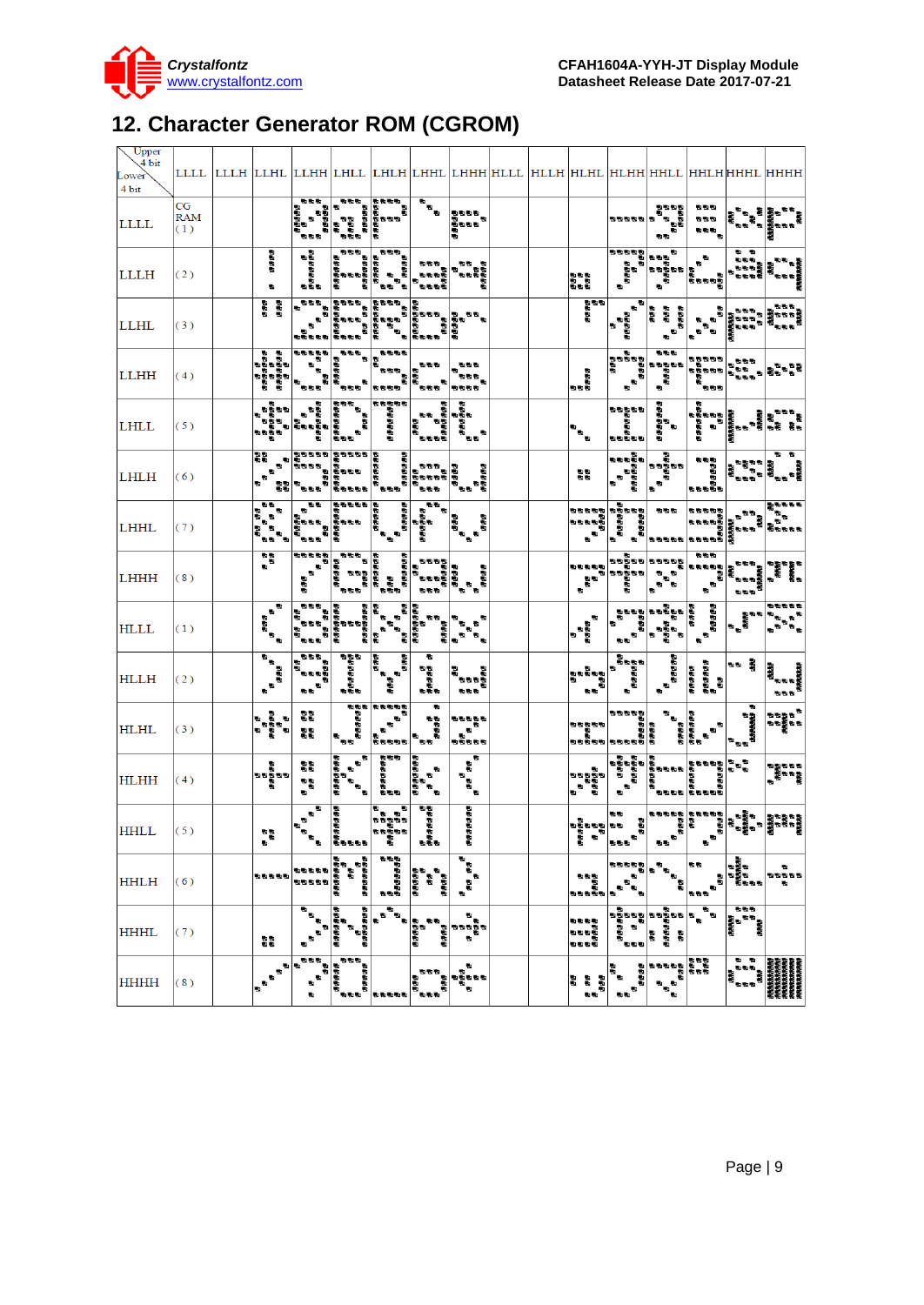

## <span id="page-9-0"></span>**13. LCD Module Precautions**

The precautions below should be followed when using LCD modules to help ensure personal safety, module performance, and compliance of environmental regulations.

### **13.1. Modules**

- Avoid applying excessive shocks to module or making any alterations or modifications to it.
- Do not make extra holes on the printed circuit board, modify its shape or change the components of LCD display module.
- Do not disassemble the LCD display module.
- Do not operate the LCD display module above the absolute maximum rating.
- Do not drop, bend or twist the LCD display module.
- Soldering: only to the I/O terminals.
- Store in an anti-static electricity container and clean environment.
- It is common to use the "screen saver" to extend the lifetime of the LCD display module.
	- o Do not use the fixed information for long periods of time in real application.
	- o Do not use fixed information in LCD panel for long periods of time to extend "screen burn" effect time.
- Crystalfontz has the right to change the passive components, including R3, R6 & backlight adjust resistors. (Resistors, capacitors and other passive components will have different appearance and color caused by the different supplier.)
- Crystalfontz have the right to change the PCB Rev. (In order to satisfy the supplying stability, management optimization and the best product performance, etc., under the premise of not affecting the electrical characteristics and external dimensions, Crystalfontz has the right to modify the version.).

### **13.2. Handling Precautions**

- Since the display panel is made of glass, do not apply mechanical impacts such as dropping from a high position.
- If the display panel is accidently broken, and the internal organic substance leaks out, be careful not to inhale or touch the organic substance.
- If pressure is applied to the display surface or its neighborhood of the LCD display module, the cell structure may be damaged, so be careful not to apply pressure to these sections.
- The polarizer covering the surface of the LCD display module is soft and can be easily scratched. Please be careful when handling the LCD display module.
- Clean the surface of the polarizer covering the LCD display module if it becomes soiled using following adhesion tape.
	- o Scotch Mending Tape No. 810 or an equivalent
	- o Never breathe the soiled surface or wipe the surface using a cloth containing solvent such as ethyl alcohol, since the surface of the polarizer will become cloudy.
	- o The following liquids/solvents may spoil the polarizer:
		- Water
		- **Ketone**
		- Aromatic Solvents
- Hold the LCD display module very carefully when placing the LCD display module into the system housing.
- Do not apply excessive stress or pressure to the LCD display module. And, do not over bend the film with electrode pattern layouts. These stresses will influence the display performance. Also, be sure to secure the sufficient rigidity for the outer cases.



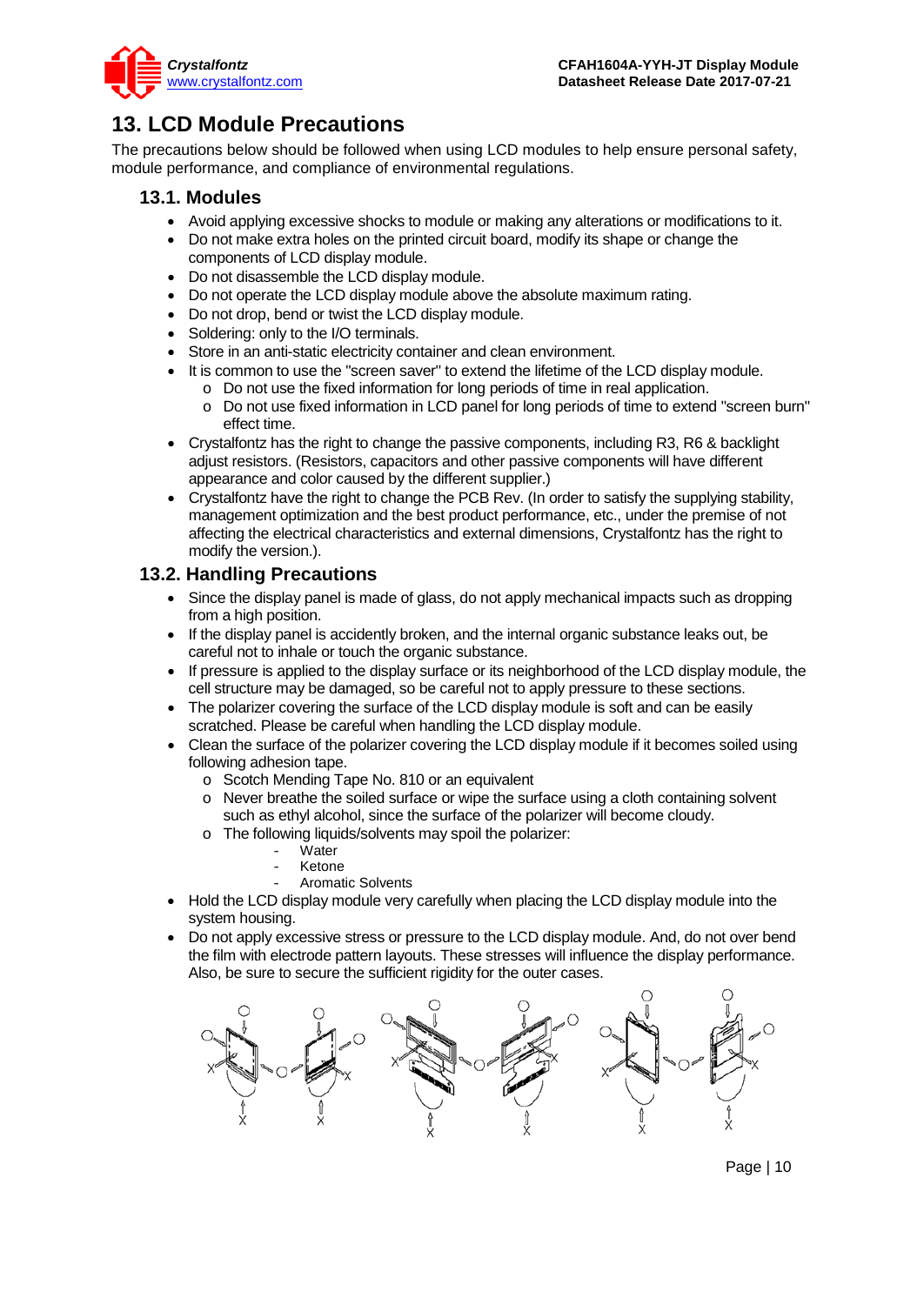

- Do not apply stress to the LSI chips and the surrounding molded sections.
- Do not disassemble or modify the LCD display module.
- Do not apply input signals while the logic power is off.
- Pay sufficient attention to the working environments when handing the LCD display module to prevent occurrence of element breakage accidents by static electricity.
	- o Be sure to make human body grounding when handling LCD display modules.
	- o Be sure to ground tools to use for assembly such as soldering irons.
	- o To suppress generation of static electricity, avoid carrying out assembly work under dry environments.
	- o Protective film is being applied to the surface of the display panel of the LCD display module. Be careful since static electricity may be generated when exfoliating the protective film.
- Protection film is being applied to the surface of the display panel and removes the protection film before assembling it. At this time, if the LCD display module has been stored for a long period of time, residue adhesive material of the protection film may remain on the surface of the display panel after the film has been removed. In such a case, remove the residue material by the method discussed above.
- If electric current is applied when the LCD display module is being dewed or when it is placed under high humidity environments, the electrodes may become corroded. If this happens proceed with caution when handling the LCD display module.

#### **13.3. Storage Precautions**

- When storing the LCD display modules put them in static electricity preventive bags to avoid exposure to direct sunlight and fluorescent lamps. Also avoid high temperature and high humidity environments and low temperatures (less than 0°C) environments. (We recommend you store these modules in the packaged state when they were shipped from Crystalfontz). Be careful not to let water drops adhere to the packages or bags, and do not let dew gather on them.
- If electric current is applied when water drops are adhering to the surface of the LCD display module the LCD display module may have become dewed. If a dewed LCD display module is placed under high humidity environments it may cause the electrodes to become corroded. If this happens proceed with caution when handling the LCD display module.

#### **13.4. Designing Precautions**

- The absolute maximum ratings are the ratings that cannot be exceeded for LCD display module. If these values are exceeded, panel damage may happen.
- To prevent occurrence of malfunctioning by noise pay attention to satisfy the V<sub>II</sub> and V<sub>IH</sub> specifications and, at the same time, to make the signal line cable as short as possible.
- We recommend that you install excess current preventive unit (fuses, etc.) to the power circuit (V<sub>DD</sub>). (Recommend value: 0.5A)
- Pay sufficient attention to avoid occurrence of mutual noise interference with the neighboring devices.
- As for EMI, take necessary measures on the equipment side.
- When fastening the LCD display module, fasten the external plastic housing section.
- If the power supply to the LCD display module is forcibly shut down, by such errors as taking out the main battery while the LCD display panel is in operation, we cannot guarantee the quality of this LCD display module.
	- $\circ$  Connection (contact) to any other potential than the above may lead to rupture of the IC.

#### **13.5. Disposing Precautions**

• Request the qualified companies to handle the industrial wastes when disposing of the LCD display modules. Or, when burning them, be sure to observe the environmental and hygienic laws and regulations.

#### **13.6. Other Precautions**

- When an LCD display module is operated for a long period of time with a fixed pattern, the fixed pattern may remain as an after image or a slight contrast deviation may occur.
	- o If the operation is interrupted and left unused for a while, normal state can be restored.
	- o This will not cause a problem in the reliability of the module.